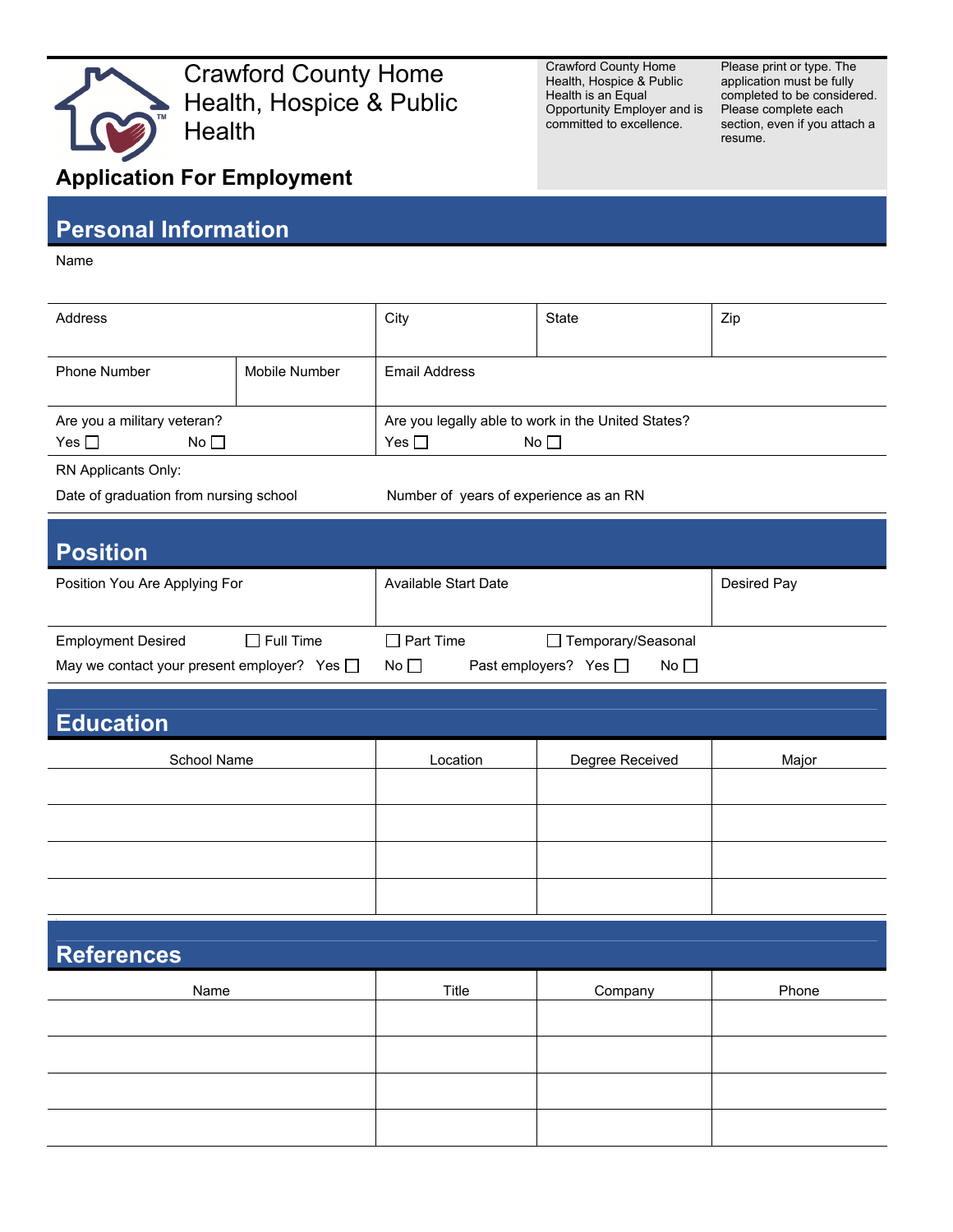| <b>Employment History</b> |                                       |              |                |  |  |
|---------------------------|---------------------------------------|--------------|----------------|--|--|
| Employer (1)              | Job Title/Brief Description of Duties |              | Dates Employed |  |  |
| <b>Work Phone</b>         |                                       |              |                |  |  |
| Address                   | City                                  | <b>State</b> | Zip            |  |  |
| Employer (2)              | Job Title/Brief Description of Duties |              | Dates Employed |  |  |
| Work Phone                |                                       |              |                |  |  |
| Address                   | City                                  | State        | Zip            |  |  |
| Employer (3)              | Job Title/Brief Description of Duties |              | Dates Employed |  |  |
| <b>Work Phone</b>         |                                       |              |                |  |  |
| Address                   | City                                  | State        | Zip            |  |  |
| Employer (4)              | Job Title/Brief Description of Duties |              | Dates Employed |  |  |
| Work Phone                |                                       |              |                |  |  |
| Address                   | City                                  | State        | Zip            |  |  |
| Employer (5)              | Job Title/Brief Description of Duties |              | Dates Employed |  |  |
| Work Phone                |                                       |              |                |  |  |
| Address                   | City                                  | State        | Zip            |  |  |

## **Signature Disclaimer**

I certify that my answers are true and complete to the best of my knowledge. I authorize the schools, references, and employers named in this application to provide information as requested by Crawford County Home Health, Hospice & Public Health for the processing of this application. I understand that false or misleading information or misrepresentation on this application or during interview could result in rejection from employment, or if employed, termination.

Name (Please Print) Signature

Date